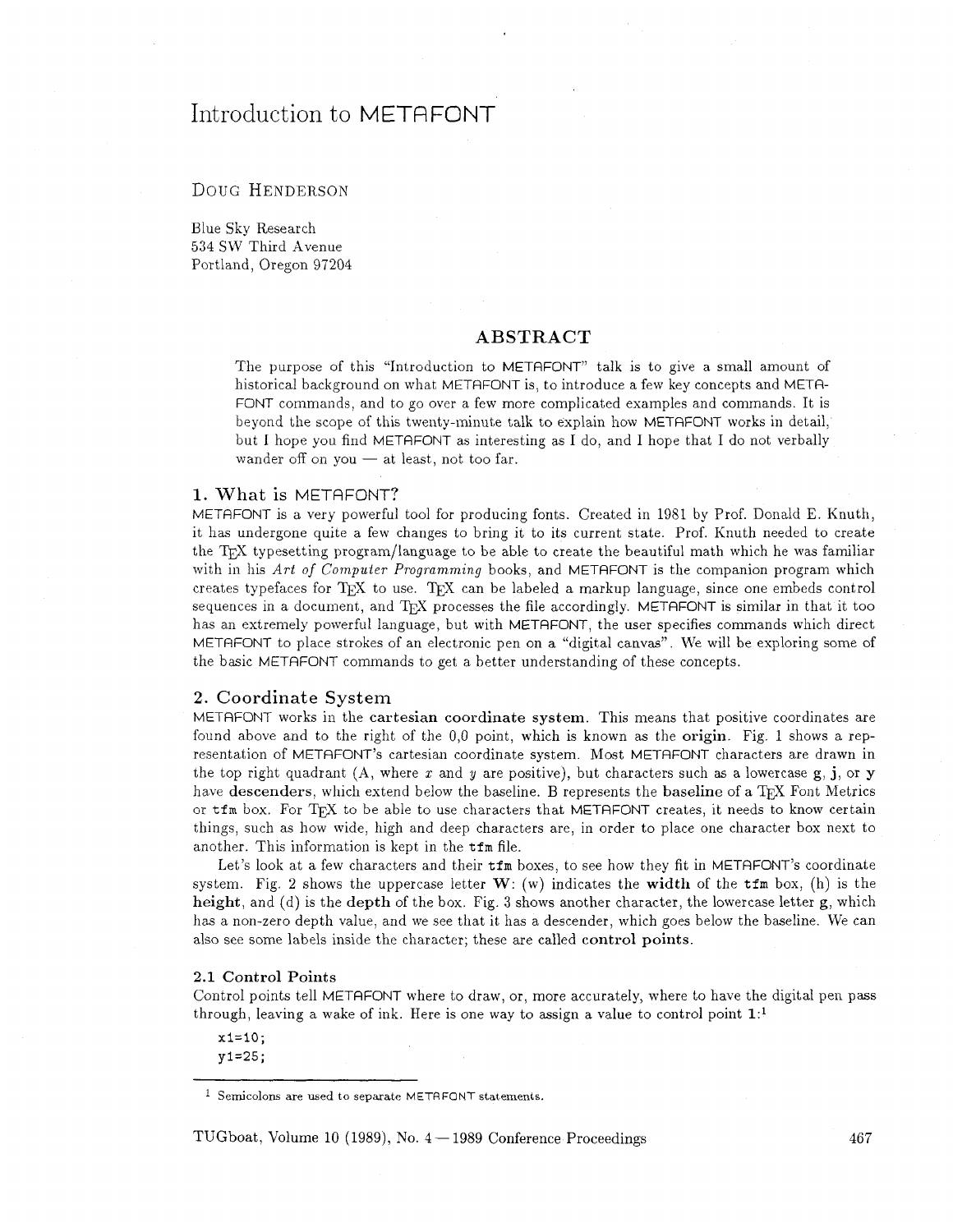$\mathbf y$  $\mathbf{A}$  $B^*$  $\mathbf x$ 

# Figure 1: The Cartesian Coordinate System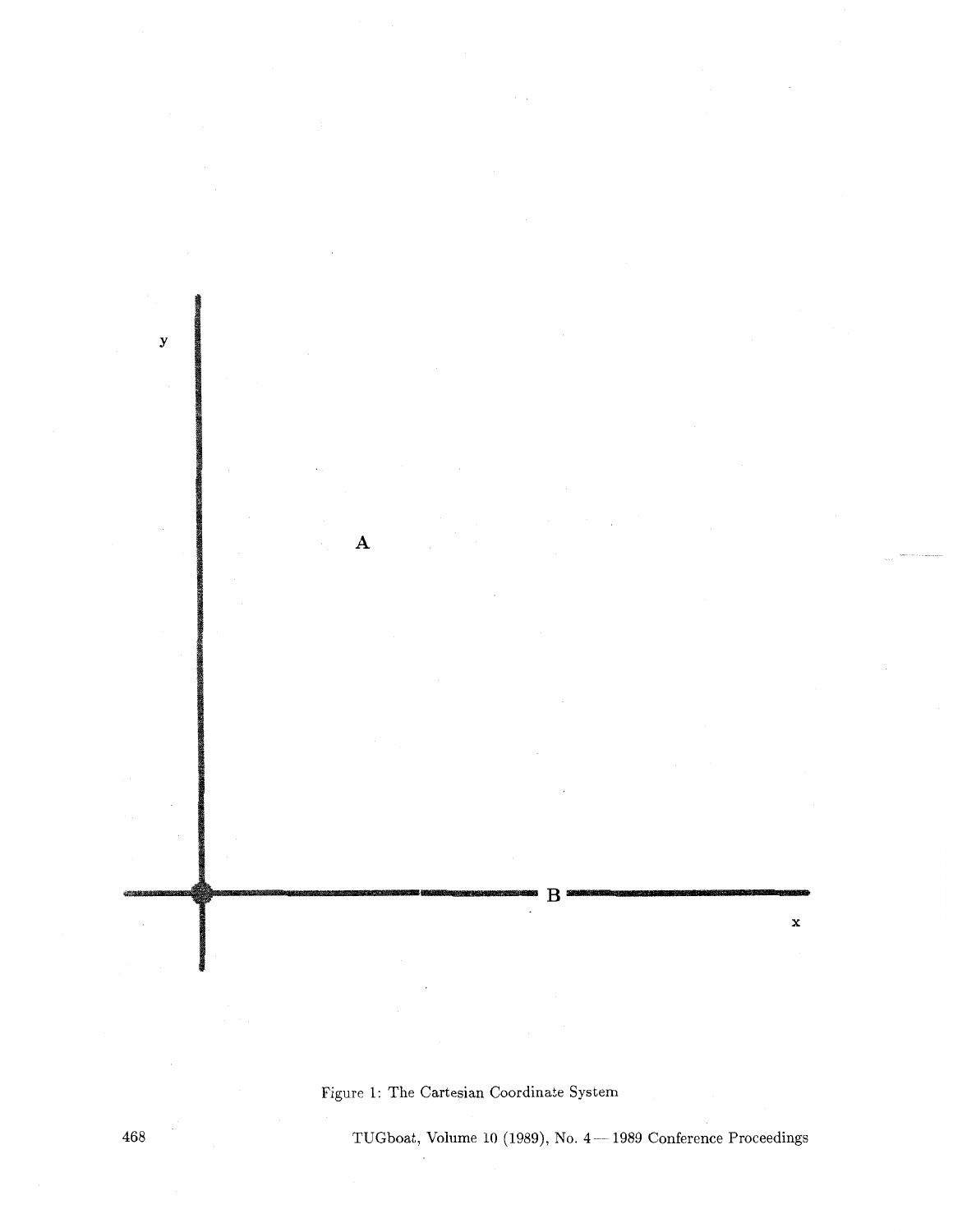

Figure 2: The capital letter W

TUGboat, Volume 10 (1989), No.  $4-1989$  Conference Proceedings

 $\overline{\phantom{a}}$ 

469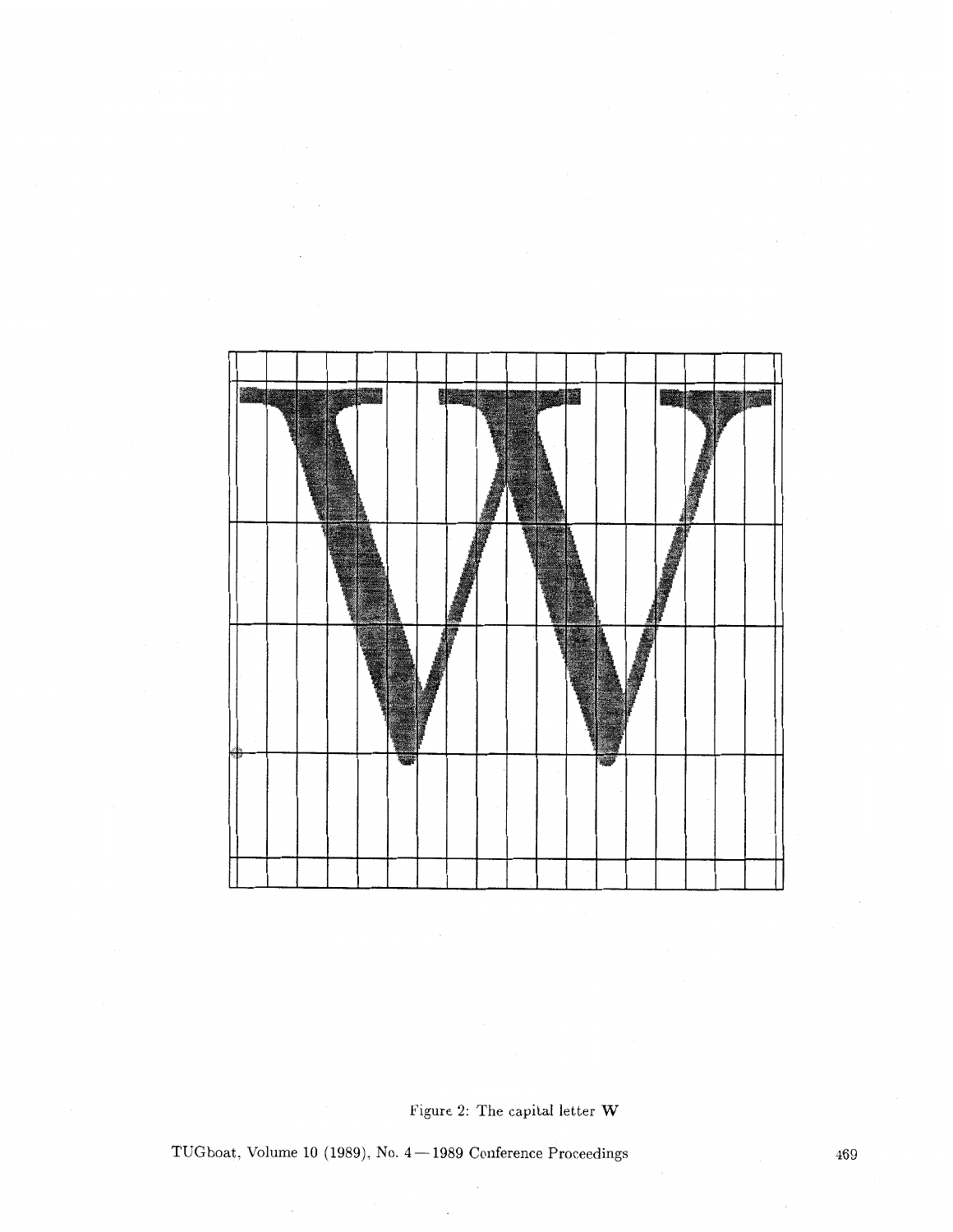

Figure 3: The lowercase letter g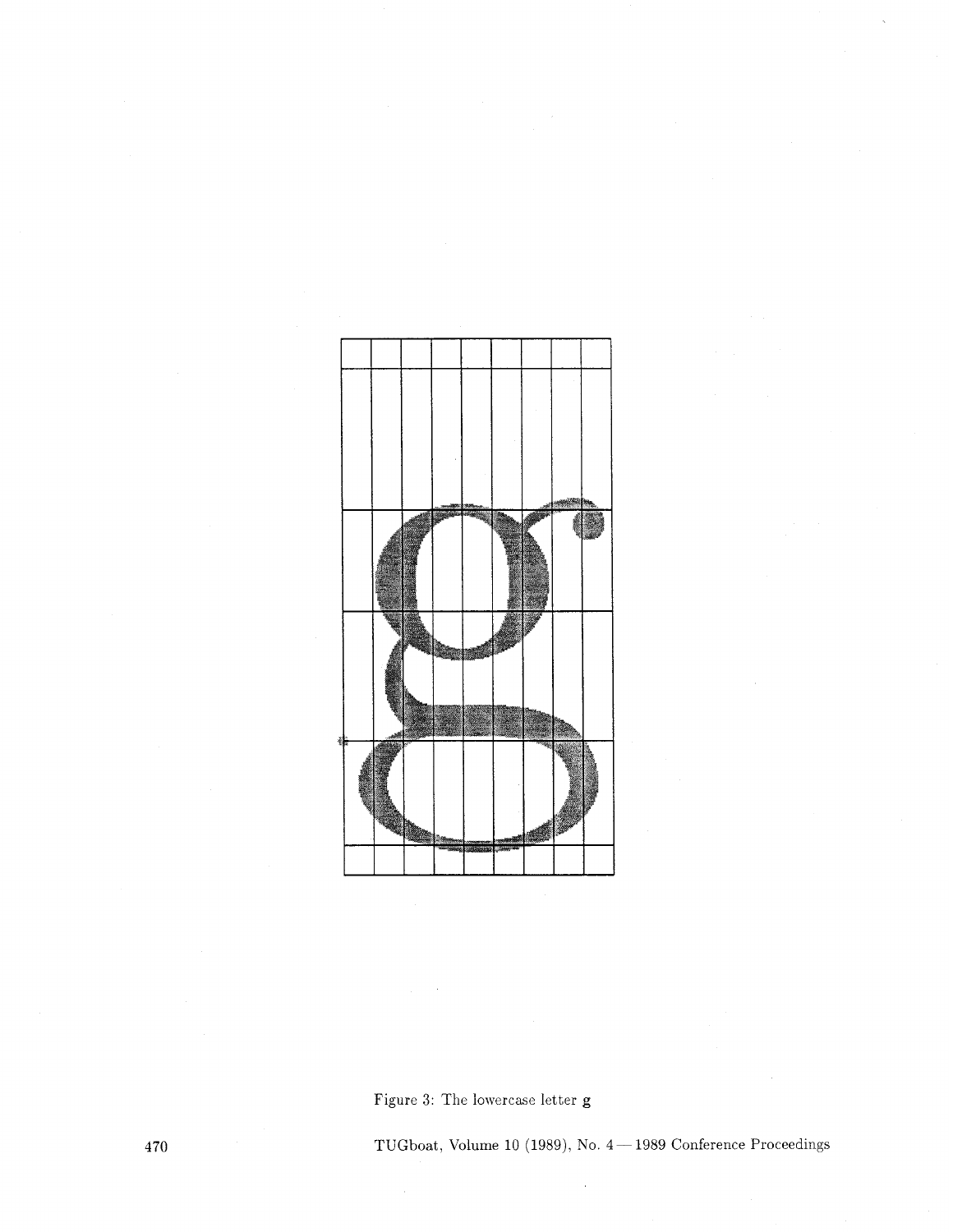We can also assign the same values to the same control point with a single statement like this:

**(xl,y1)=(10,25);** 

or alternately, a pair of variables can be assigned with a z-point notation where z represents an  $x-y$ pair. It is sort of a shorthand method for describing a **coordinate pair.** It looks like this:

**zi=(10,25);** 

All three statements just shown are equivalent.

Now let's define some more control points and see what happens when we try to draw something with the **draw** command. Here is one way to define some control points:

```
y1=25; 
22= (75,50) ; 
x3=100; xi=y3=y5=10; 
24=(120,-20); 
x5=150;
```
Notice that the xi, **y3** and **y5** values have all been assigned in one statement as being 10, and that the **22** and **24** control points were assigned in a single statement. By combining the x-y assignment and the z assignment methods, we can save quite a bit of typing and also make it clear to METAFONT the relationship between our control points at the same time.

Here is a simple **draw** statement to help us see the path we have defined (after we have started up the demo on the Macintosh, that is):

**virmf2 &cm \mode=proof; screenstrokes; input tugcon** 

draw z1..z2..z3..z4..z5;

Figure 4 illustrates the path that results after executing the **draw** statement. So we can get a better feel for what METAFONT is doing, let's look at the individual control points along the curve we just drew (Fig. 5):

**lose-control(l,2,3,4,5)** 

This macro was one that I created for this conference so it would punch holes in the path of the previous **draw** command, and we could better see how control points are used.

Of course, we don't need to say **draw zi** . **.z2. .z3. .z4. .z5;** with the control points ordered sequentially from 1 to 5; we can also draw starting and ending at any defined control point. For instance, if we said:

**clearit** ; draw z1..z3..z4..z5..z2;

instead of our previous order, we would get the shape shown in (Fig. 6)

After we expose the control points, Fig. 7 shows the results of:

 $lose-control(1, 3, 4, 5, 2);$ 

We can see by the control points inside our drawn path that the curve starts at point 1, proceeds down to **3,** then curves nicely around to 4 and 5, and ends up at point number 2. METAFONT draws nice curves through these points, and in order to continue smoothly to the next point, it needs to swing out a little ways after passing through a control point. The way that METAFONT makes these pleasing curves is internal; all you need to do is specify the control points to draw through and it does the rest for you. You can change how METAFONT draws curves with special curve modifying commands and we might explore a few of these later. For now, let's look at how METRFONT draws curves.

# 2.2 Curves

When METAFONT draws a curve, it uses something we can simply call "the four-point method". If we have four control points (Fig. 8):

inimf is how as the initialization version of METRFONT, **virmf** is the production version.

The **clearit** ; statement is one which we use to erase the previous picture that METFI FONT **was** saving for **US** SO we can draw again.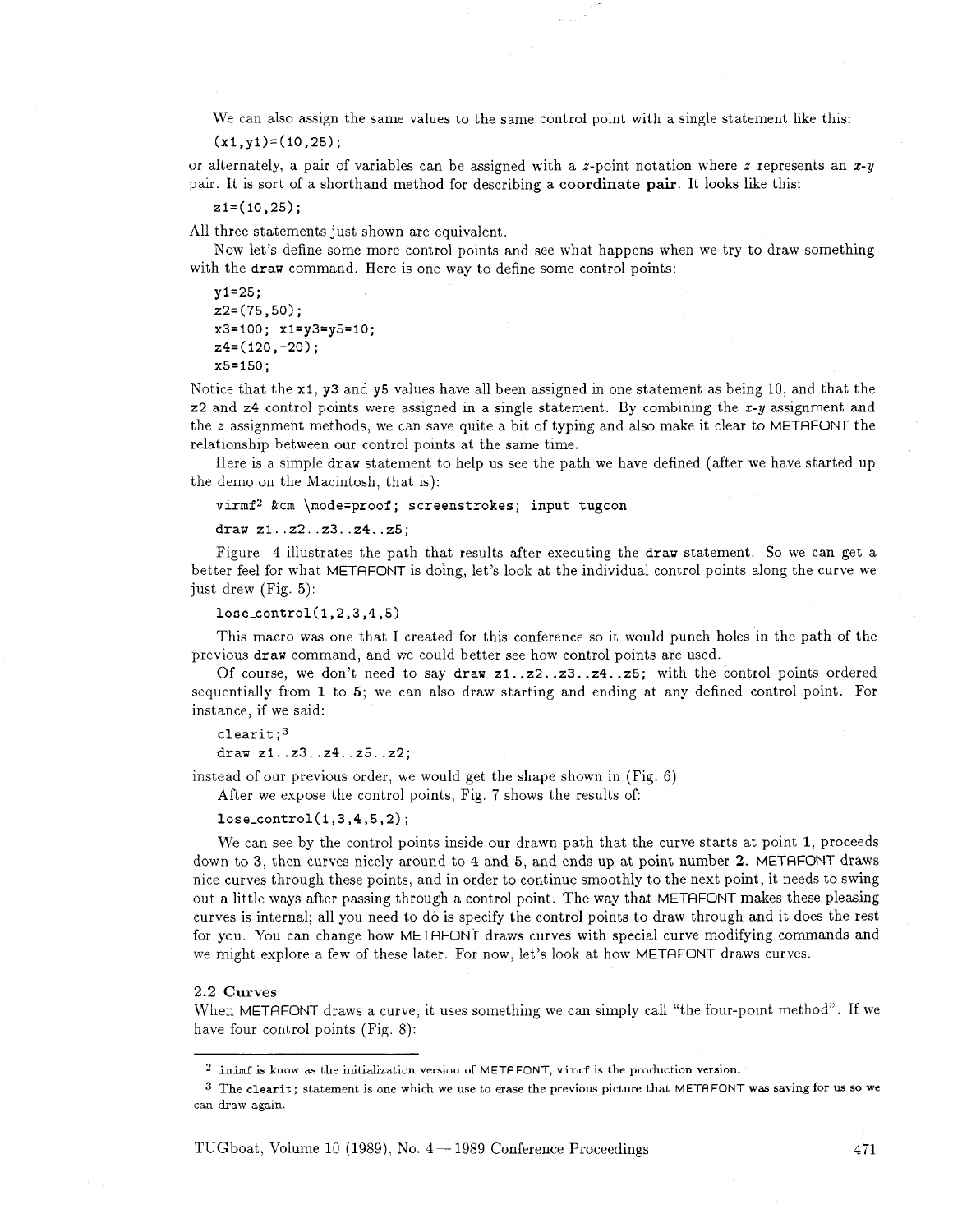

Figure **4:** Curve 1 2 3 4 5 with default pen



Figure 5: Curve 1 <sup>2</sup>**3 4** *5* with exposed control points



Figure 6: Curve 1 3 **4 5** 2 with default pen



Figure 7: Curve 1 3 **4 5** 2 with exposed control points

Figs. 4-7: Curves and Control Points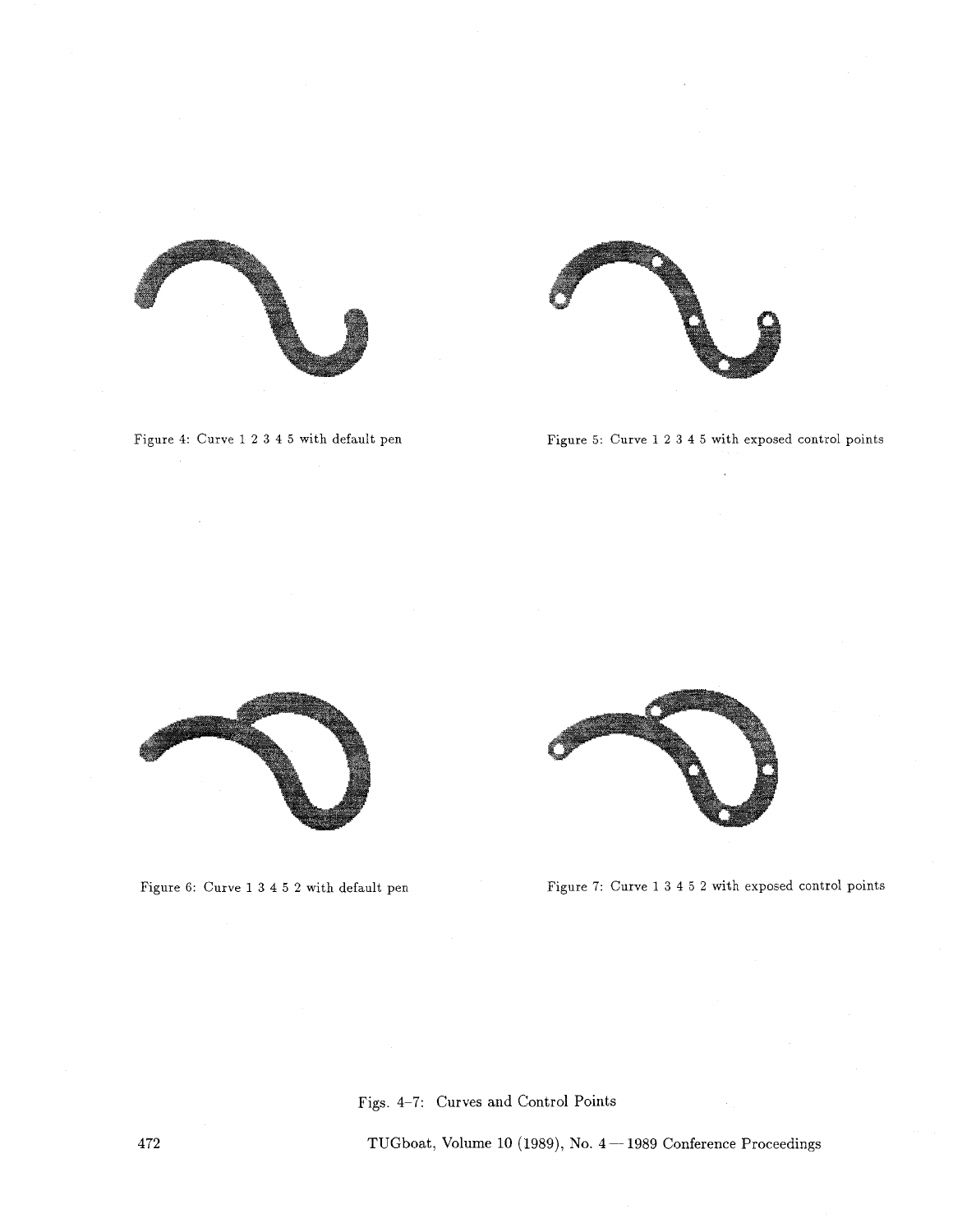$z1=(35,100); z2=(60,10); z3=(200,10); z4=(225,75);$ 

the curve that METRFONT would draw is found by repeated mid-point calculations, as in Fig. 9.

A more technical name for the curve defined by METAFONT is a Bézier cubic. What METAFONT does for us is take the original control points we supply and add other control points of its own, as we see in Fig. 10. Then it refines the curve between the "scaffolding", as Knuth calls it, until the curve is left on the innermost path between midpoints, which is what we see in Fig. 11. METRFONT then discards the scaffolding and draws a nice curve which is inside the scaffolding.

These are the basics for drawing curves, using this four-point refinement method. There are also other commands which affect how the scaffolding is built. For instance, there are commands which can create more tension in the curve, such as in Fig. 12, or more curling of curves at the endpoints (Fig. 13).

The degree to which you can manipulate METRFONT curves is really quite astounding. Unfortunately, there is not enough time to go into all the ways to generate different curves with METAFONT.

#### **2.3** Pens

Another interesting concept is that of a METRFONT pen. A good way to view the sizes and strokes we use to draw with METAFONT is to think of them as being produced by nibs of different pens (because, in fact, they are). Until now, we have only used one pen type for our examples and since we didn't specify, METRFONT provided us with a default pen. Let's look at some different pen types and how to use them.

Before you start drawing with a pen, you generally have to pick it up first, and here is how we tell METAFONT to do just that:

### pickup pencircle;

In addition to a circular nibbed pen, there are a few other pen types that METRFONT knows about (through definition in the plain base file). They are:

pensquare penspeck penrazor

penspeck and penrazor are special-purpose in nature; penspeck is used in the drawdot macro, and penrazor, as the name implies, is a razor-thin pen (one pixel). pencircle and pensquare perform mostly as you would expect of pens with such names. Let's look at how we can specify different pen nibs via some examples:

```
% clear drawing board, but not control points 
clearit ; 
% pickup a pen to draw with 
pickup pencircle; 
% and draw ! 
draw z1..z2..z3..z4..z5;
```
As we see, this is the pen we used before (the default pen). Let's look at a few ways to "build" some pens for METRFONT to use. One way to change our pen is by scaling it to the size desired. There are three scaling commands: scaled, xscaled, and yscaled. Here is a command which scales a pen to nearly one tenth point size:

clearit; pickup pencircle scaled .1pt; draw  $z1..z2..z3..z4..z5;$ 

Notice the size difference from the last pen we used. This pen (Fig. 14a) is much smaller than our default in Fig. 4, which was approximately .4pt.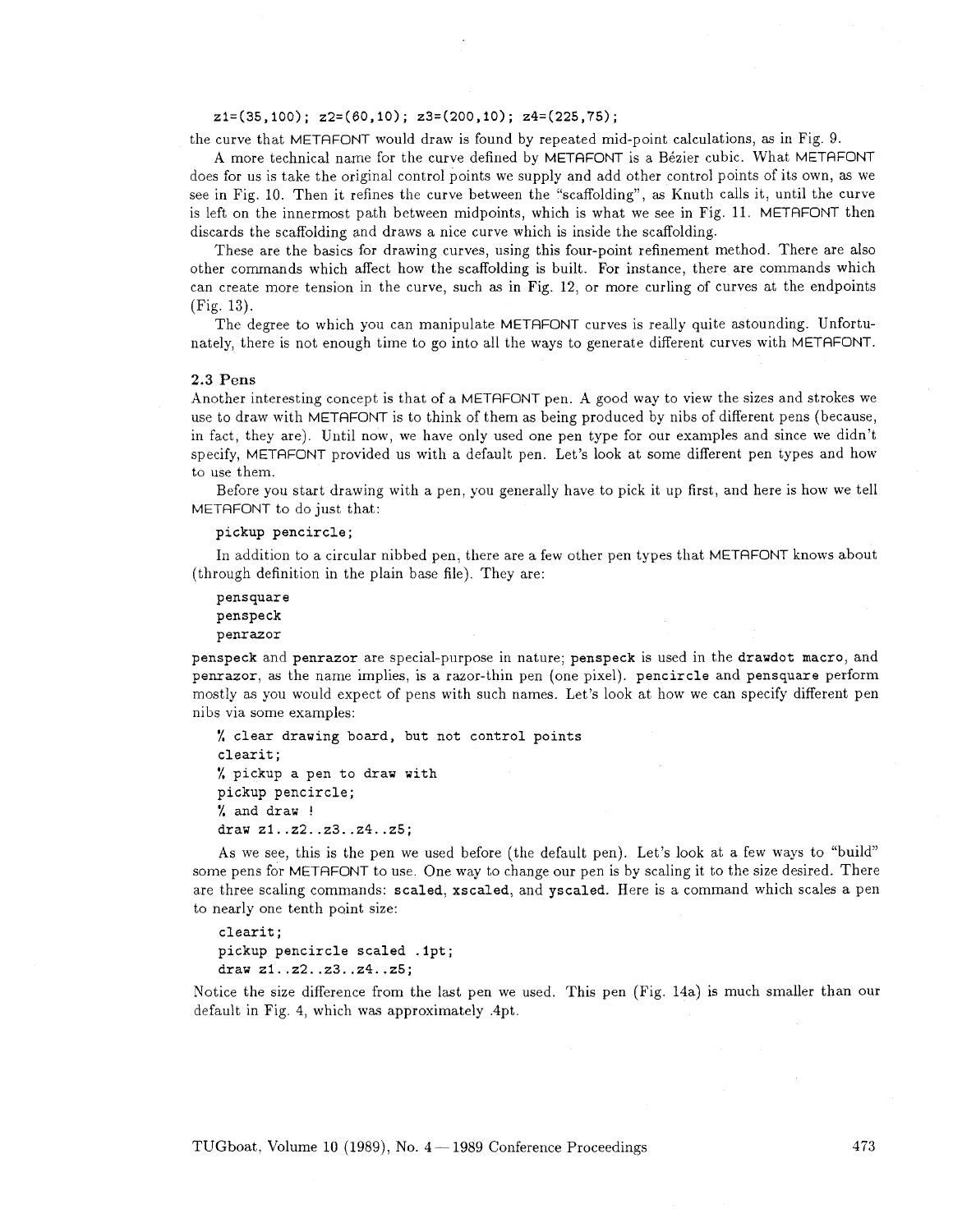

Figure 8: Four-point method **1 2 3 4** draw



Figure 9: Four-point method **12 23 34** draw



Figure **10:** Four-point method **123 1234 234** draw



Figure **11:** Four-point method **1 1234 4** draw



Figure **12:** Four-point method **1** tension **2 1234**  tension **2** 4 draw



Figure **13:** Four-point method **1** curl infinity **1234** curl infinity **4** draw

Figs. 8-13: Four Point Method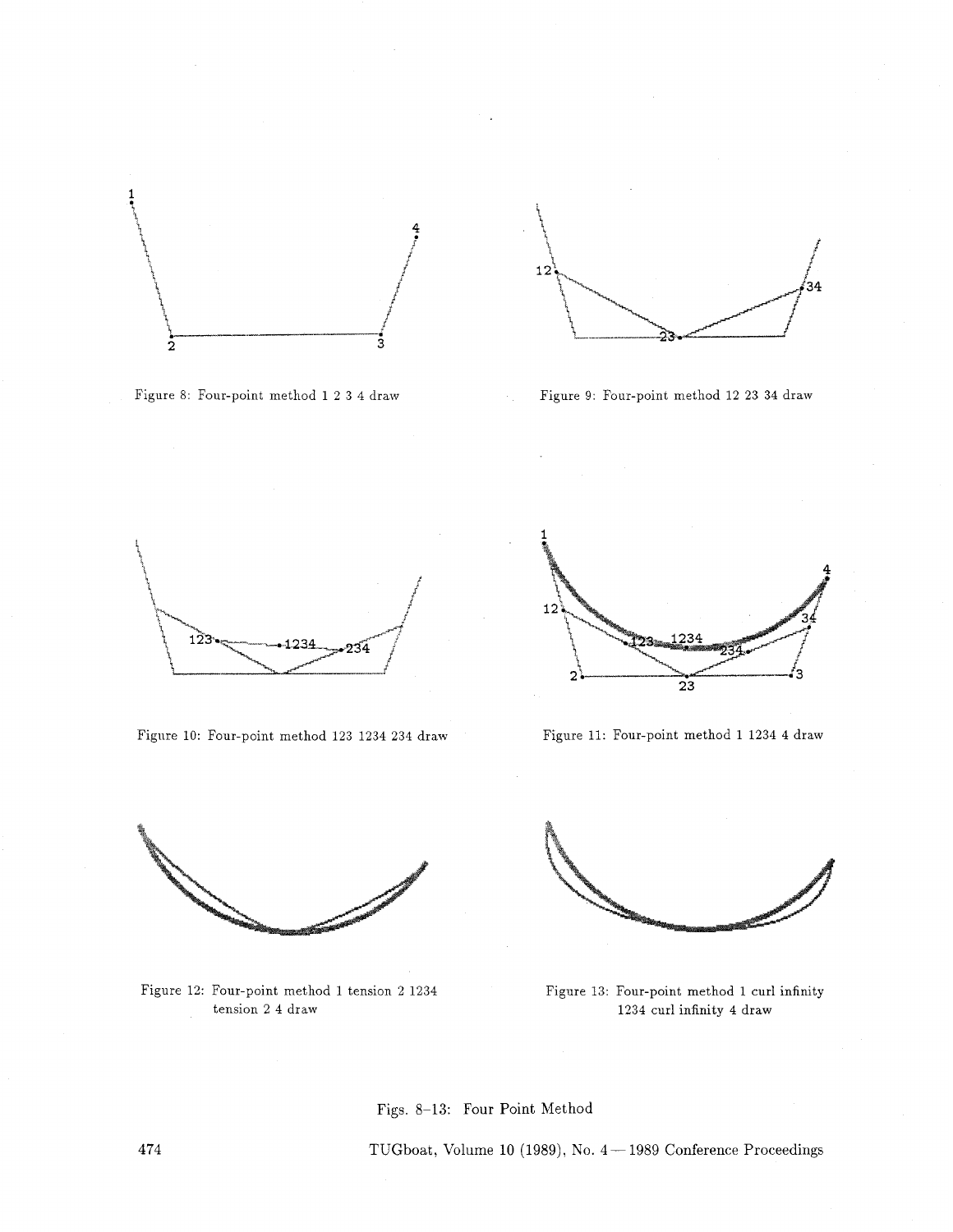

\*









Figure 15b: Curve with pen = xscale=.6pt, yscale=.2pt





Figure 17a: Pen = xscale.2pt, yscale.6pt, rotate 32 degrees



Figure 16b: Curve with pen = xscale=.2pt, yscale=.6pt Figure 17b: Curve with pen = xscale.2pt, yscale.6pt,



rotate 32 degrees

Figs. 14-17: Pen Building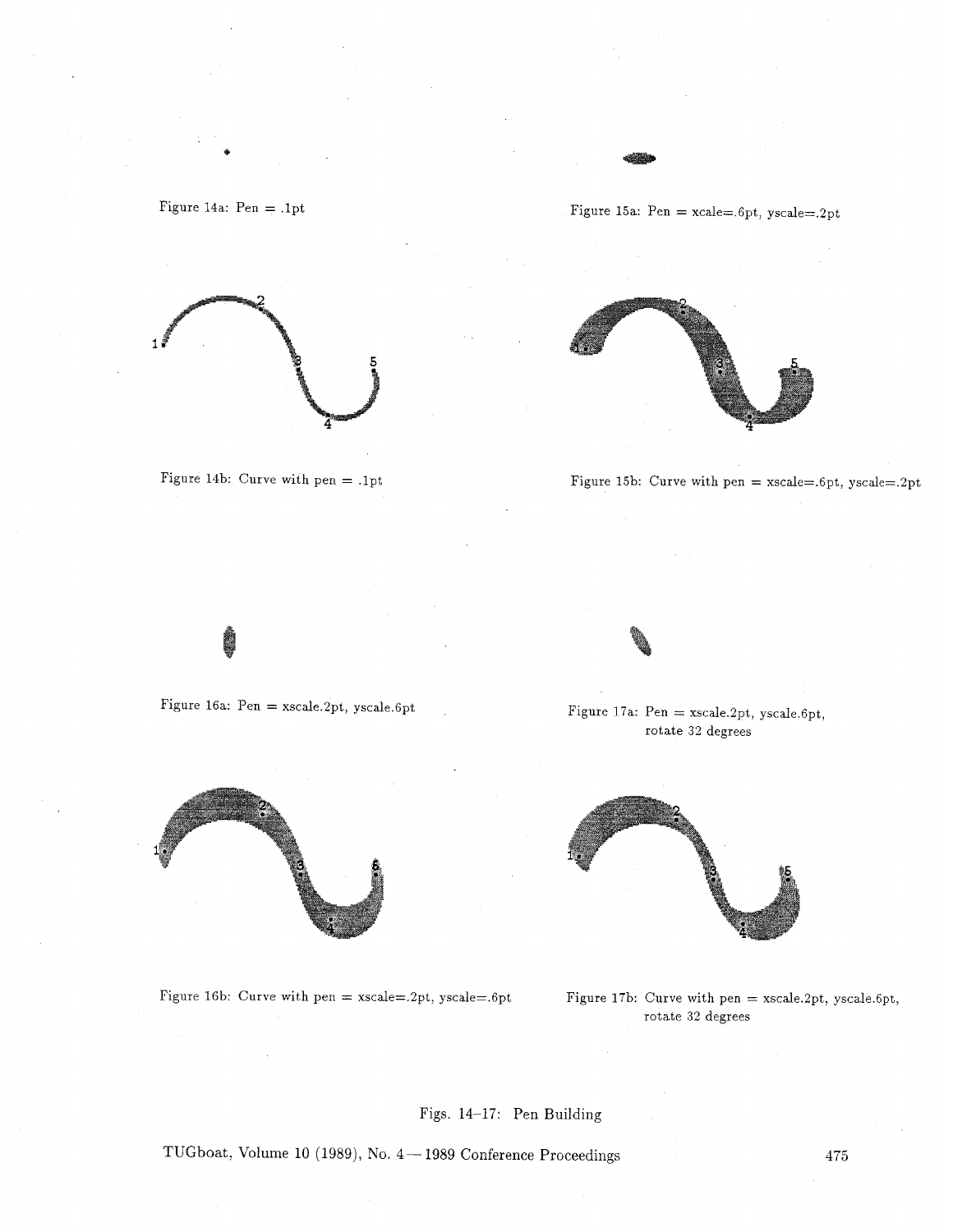The following command introduces the x and y scaling operation:<sup>4</sup>

clearit ;

```
pickup pencircle xscaled .6pt yscaled .2pt; 
drawem;
```
In Fig. 15a, we can see the pen nib is wide and short, since the xscaling is greater than the yscaling. If we switch the  $x$  and  $y$  scaling, like this:

```
clearit; 
pickup pencircle xscaled .2pt yscaled .6pt; 
drawem;
```
we get the results shown in Fig. lGa, where the nib is thin and tall, since the yscaling is greater than the xscaling.

Another parameter of control that one has for pen manipulation, aside from scaling, is rotation. Here is a sample (Fig. 17a) that has the pen rotated 32 degrees with the same xscaling and yscaling as the previous example  $(x= .2; y= .6)$ :

```
clearit ; 
pickup pencircle xscaled .2pt yscaled .6pt rotated 32; 
drawem;
```
This last pen seems to emulate a calligraphic pen, with the rotation acting as the angle of a pen being held by a hand.

This concludes the section on METAFONT commands. Now I will attempt to give a brief history of METAFONT, and then show a little of the power behind METAFONT.<br> **3.** METAFONT — Evolution of a Program<br>
Originally. METAFONT had only 28 parameters which described the si

Originally, METAFONT had only 28 parameters which described the small pieces which make up a complete character. After working with Hermann Zapf, Mathew Carter, Charles Bigelow and Kris Holmes (receiving much feedback from them all in 1981), Knuth worked very hard at bettering his original typefaces. Then, in April 1982, Richard Southall came to Stanford and helped make extensive changes to the Computer Modern programs (especially the sans serif letters). This resulted in the refinement of the METAFONT language and brought the number of parameters to 45. Although small refinements occasionally surface in the Computer Modern typefaces, they remain today steady and stable with the total number of parameters at 62 as there have been since 1985 (see Appendix A for a list of the parameters for cmr10).

So one of the key ideas behind a METAFONT is that there are a large number of parameters to describe what a character looks like. By varying these parameters, we can see how different typefaces are created. Let's look at some differences in parameters by viewing the result of a test file named Gtest, which uses six different sets of parameters to create six variations of the same character.

### virmf & \mode=proof; mag=.33; screenchars; input 6test

As we can see in Fig. 18, there are six different characters that have been generated on the screen. They are: cmr10 or Computer Modern Roman (top left), cmss10 or Computer Modern Sans Serif (top middle), cmttl0 or Computer Modern Typewriter (top right), cmblO or Computer Modern Roman Bold (bottom left), cmbxl0 or Computer Modern Roman Bold Extended (bottom middle), and cmtilO or Computer Modern Test Italic (bottom right).

## 4. A Word About Computer Modern

The Computer Modern typefaces, 75 in all, comprise the effort put forth by Knuth to create the spirit of the typeface Monotype Modern 8A, which has traditionally been used to print textbooks of all sorts, including Knuth's first two volumes of *The Art of Computer Programming.* If one doesn't like Computer Modern, I believe it is because one doesn't like Monotype Modern 8A, not because Knuth made a poor rendition of same.

I was lazy and didn't want to make too many typos in my demo, so I created the macro **drawem,** which draws from control points 1 to 2 to *3* to 4 to 5.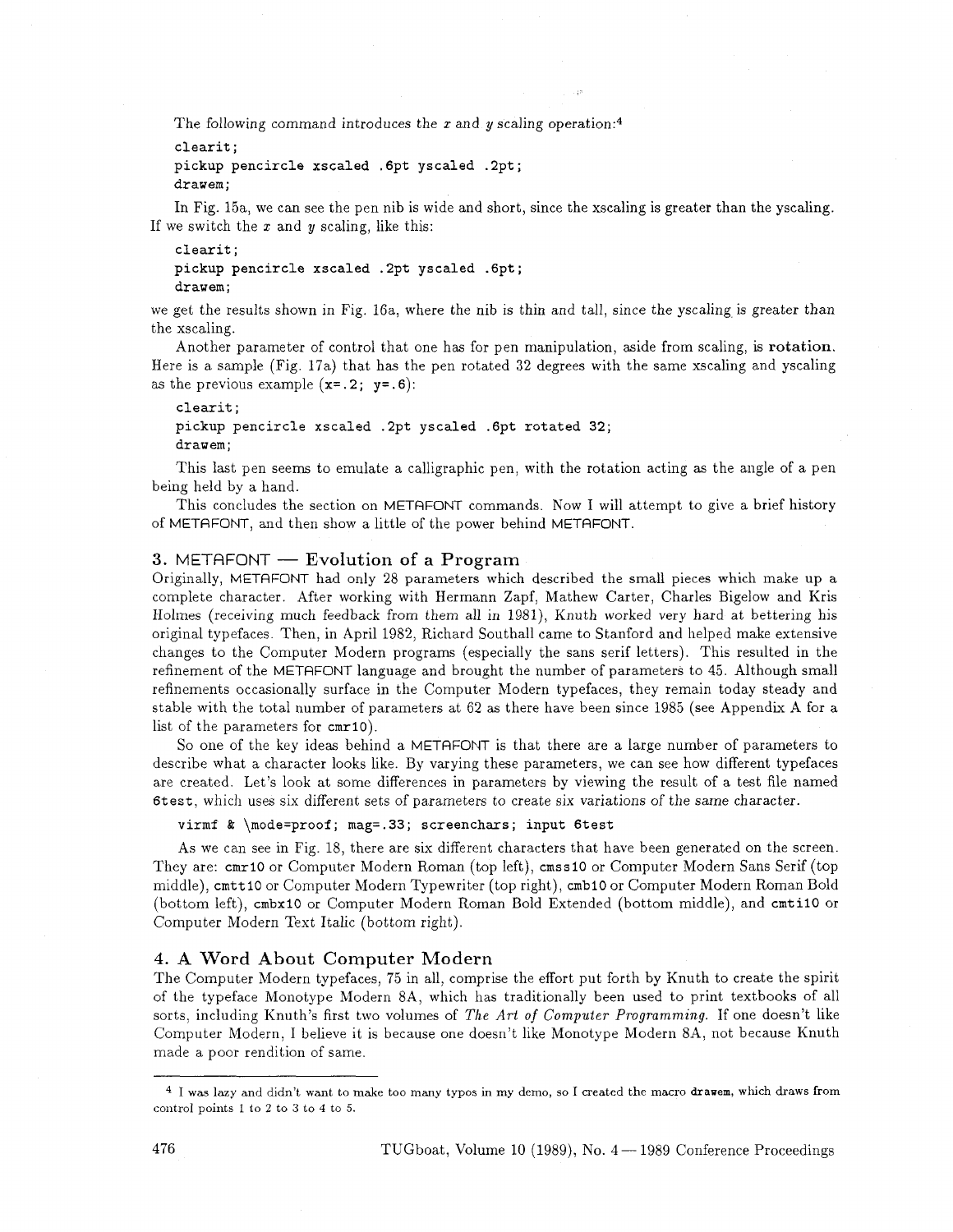











Figure 18: Results of the **6test** file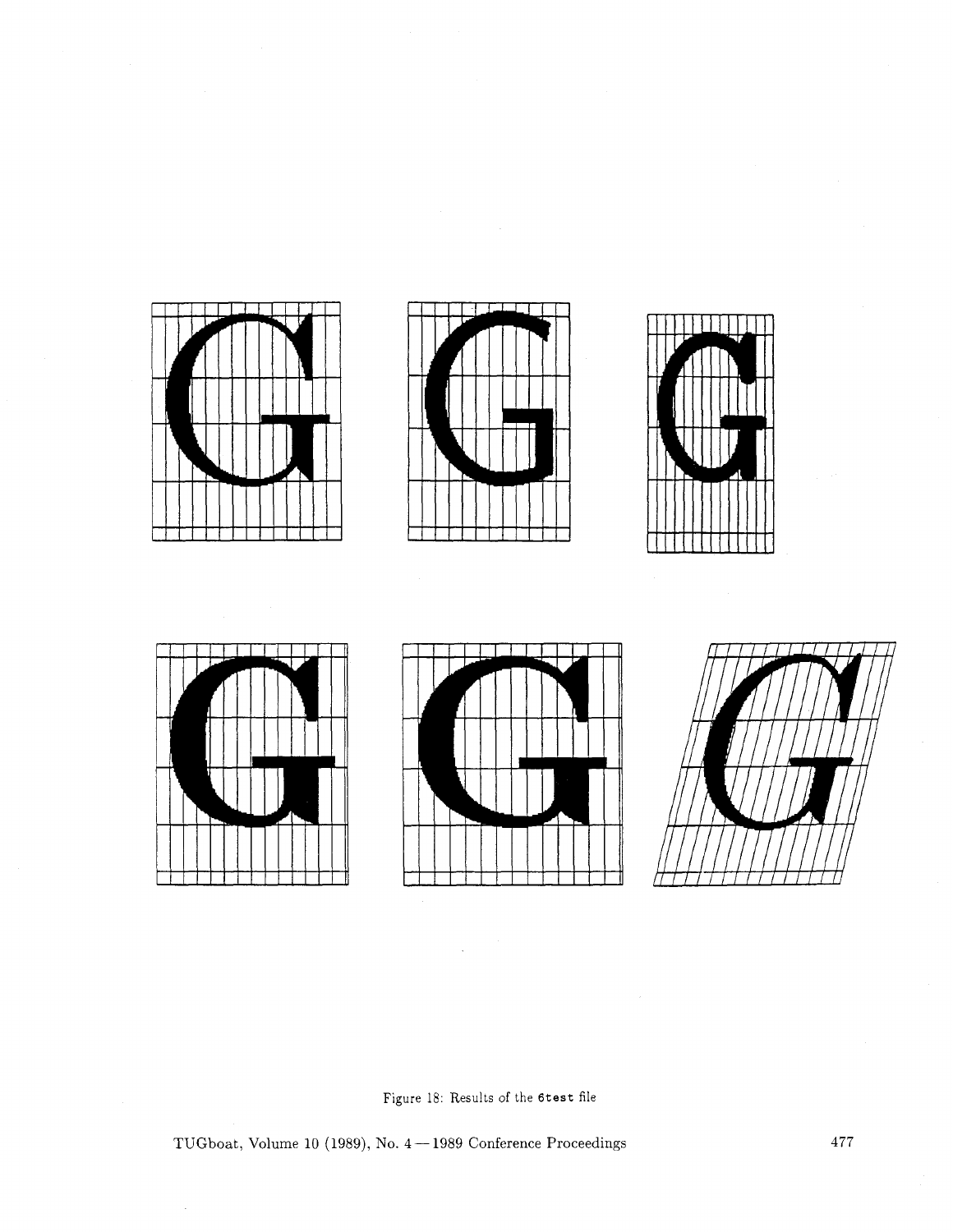An extreme example of this misunderstanding that I have encountered, occurred when someone waved an Epson dot matrix folio in my face, and exclaimed "this is ugly". Well, looking at it, I had to agree. And when this person further claimed that the sad looking characters on the page didn't look anything like Times Roman (obviously what he expected) I'also had to agree. I think this misunderstanding is common. People often view Computer Modern and say to themselves "Why didn't Knuth typeset his first volumes in Garamond or Palatino?", just wishing that Computer Modern was actually one of those, or perhaps Times Roman (these fonts happen to be in vogue now). Well, he didn't and they are not. They should not be compared in this apples-are-better-than-oranges way. Besides, actually one of those, or perhaps 1 lines Roman (these fonts happen to be in vogue how). Well, he didn't<br>and they are not. They should not be compared in this apples-are-better-than-oranges way. Besides,<br>Garamond and Palat and they are flot. They should not be compared in this applies-are-bette.<br>Garamond and Palatino fonts are proprietary fonts; source files would cert<br>hey are for the CM fonts — for users to modify and alter and re-shape.

The challenge which lies ahead is for brave souls to create new typefaces, or adapt classic typefaces to satisfy the TUG community. We can all start with some understanding of typography, and the basics of METRFONT, and go from there.

Any volunteers?

### Bibliography

- Knuth, Donald, E. The Art of Computer Programming, vols. 1-3 Reading Mass.: Addison Wesley, 1968, 1973
- Knuth, Donald, E. The METAFONTbook Computers and Typesetting, Vol. C. Reading, Mass.: Addison Wesley, 1986.

Knuth, Donald E. METAFONT: The Program. Computers and Typesetting, Vol. D. Reading, Mass.: Addison-Wesley, 1986.

Knuth, Donald E. Computer Modern Typefaces. Computers and Typesetting, Vol. E. Reading, Mass.: Addison-Wesley, 1986.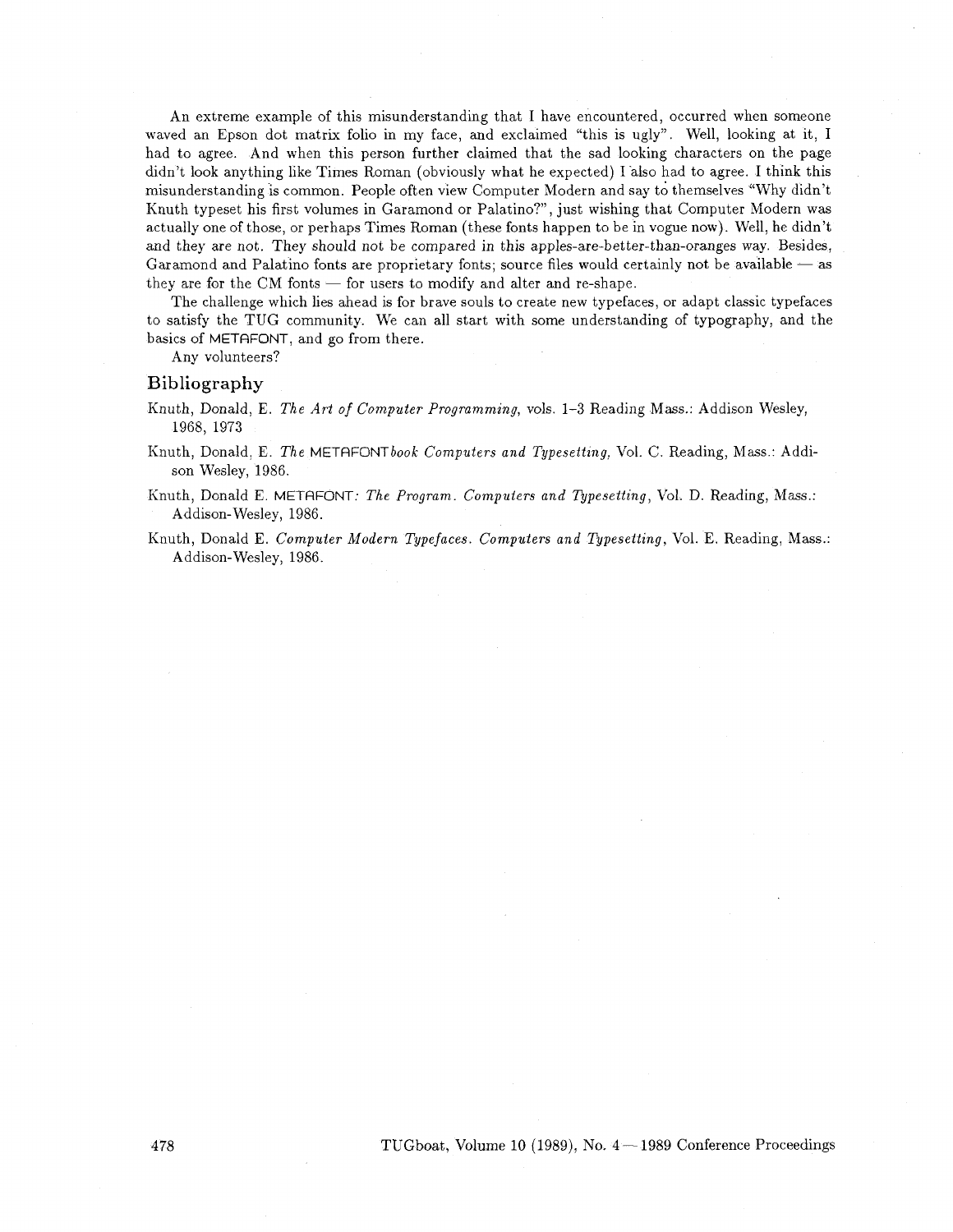# **Appendix A**

% This is CMR10.MF in text format, as of Mar 31, 1986. Computer Hodern Roman 10 point if unknown cmbase: input cmbase fi font\_identifier:="CMR"; font\_size 10pt#; u#.=20/36pt#; width-adj#:=Opt#; seriffit#:=Opt#; cap\_serif\_fit#:=5/36pt#, letter\_fit#:=Opt#; bodyheight#:=270/36pt#; asc\_height#:=250/36pt#;  $cap\_height$  : =246/36pt#;  $fig\_height*: = 232/36pt$ ; xheight# :=155/36pt#; math-axis#: =90/36pt#; bar\_height#:=87/36pt#; commadepth#:=70/36pt#;  $desc_{depth}$ :=70/36pt#; crisp#: =Opt#; tiny#:=8/36pt#; fine#:=7/36pt#; thin\_join#:=7/36pt#; hair#:=9/36pt#; stem#:=25/36pt#; curve#:=30/36pt#; ess#:=27/36pt#; flare#:=33/36pt#;  $dot\_size$ #:=38/36pt#; cap\_hair#: = 11/36pt#; cap-stem#:=32/36pt#; cap\_curve#: =37/36pt#; cap-ess# :=35/36pt#; rule\_thickness#:=.4pt#; dish#:=l/36pt#; bracket#:=20/36pt#; jut#:=28/36pt#; cap-jut#:=37/36pt#;  $beak_jut$  :=10/36pt#; beak#:=70/36pt#; vair# :=8/36pt#; notch-cut# : =1Opt#; bar#:=11/36pt#; slab#:=11/36pt#; cap-bar#:=11/36pt#; cap-band#:=11/36pt#; capnotch~cut#:=l0pt#; serif\_drop#:=4/36pt#; stem\_corr#:=1/36pt#; vair\_corr#:=1/36pt#; apex-corr#:=Opt#; 0#:=8/36pt#; apex-0#:=8/36pt#; slant := 0; fudge :=I; mathspread **:=0;**  superness:=l/sqrt2;  $superpull:=1/6;$ beak-darkness :=11/30; ligs:=2; square\_dots :=false; hefty:=false; serifs:=true; monospace:=false; variant\_g:=false; low-asterisk:=false; math\_fitting:=false; generate roman

% unit width % width adjustment for certain characters % extra sidebar near lowercase serifs % extra sidebar near uppercase serifs % extra space added to all sidebars % height of tallest characters % height of lowercase ascenders % height of caps % height of numerals % height of lowercase without ascenders % axis of symmetry for math symbols % height of crossbar in lowercase e % depth of comma below baseline % depth of lowercase descenders % diameter of serif corners % diameter of rounded corners % diameter of sharply rounded corners '& width of extrafine details % lowercase hairline breadth % lowercase stem breadth % lowercase curve breadth % breadth in middle of lowercase s % diameter of bulbs or breadth of terminals % diameter of dots % uppercase hairline breadth % uppercase stem breadth % uppercase curve breadth % breadth in middle of uppercase s % thickness of lines in math symbols % amount erased at top or bottom of serifs % vertical distance from serif base to tangent % protrusion of lowercase serifs % protrusion of uppercase serifs % horizontal protrusion of beak serifs % vertical protrusion of beak serifs % vertical diameter of hairlines % maximum breadth above or below notches % lowercase bar thickness % serif and arm thickness % uppercase bar thickness % uppercase thickness above/below lobes % mar breadth above/below uppercase notches % vertical drop of sloped serifs % for small refinements of stem breadth % for small refinements of hairline height % extra width at diagonal junctions % amount of overshoot for curves % amount of overshoot for diagonal junctions % tilt ratio (delta x/delta **y)**  % factor applied to weights of heavy characters % extra opemess of math symbols % parameter for superellipses % extra openness inside bowls % fraction of triangle inside beak serifs % level of ligatures to be included % should dots be square? % should we try hard not to be overweight? % should serifs and bulbs be attached? % should all characters have the same width? % should an italic-style g be used? % should the asterisk be centered at the axis? % should math-mode spacing be used? % switch to the driver file